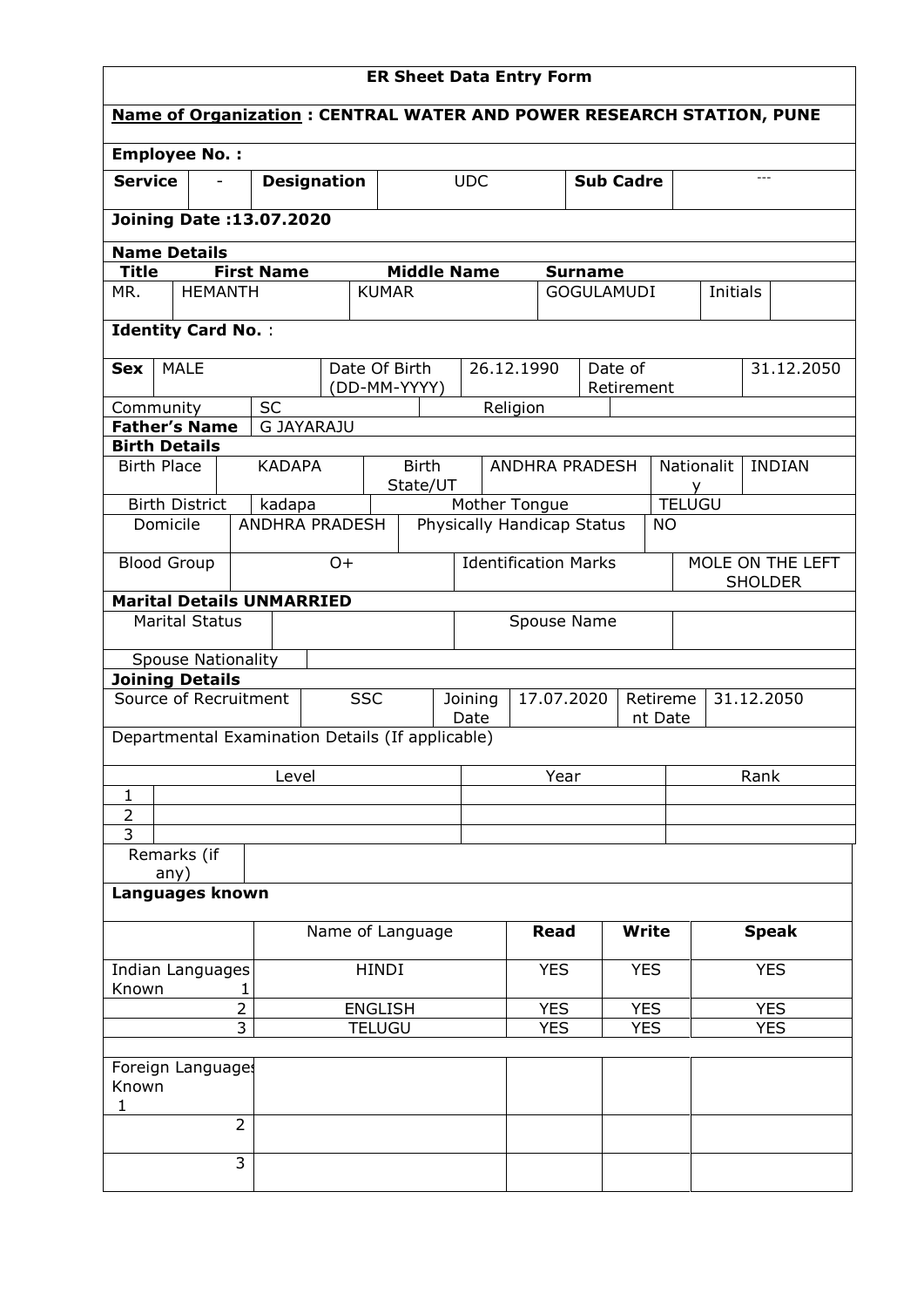## Details of deputation (if applicable)

| Name of the Office | Post held at that<br>time in parent office | Name of post<br>(selected for<br>deputation | Period of deputation |      |  |
|--------------------|--------------------------------------------|---------------------------------------------|----------------------|------|--|
|                    |                                            |                                             | Since                | From |  |
|                    |                                            |                                             |                      |      |  |

## Details of Foreign Visit

| SI.<br>No. | Place of Visit | Date of<br>visit | Post held at<br>that time | Whether it<br>is a<br>personal or<br>official visit | Details of visit |
|------------|----------------|------------------|---------------------------|-----------------------------------------------------|------------------|
|            |                |                  |                           |                                                     |                  |

## Transfer/Posting Detail (if applicable)

| Place | Period of posting |      |  |  |  |  |
|-------|-------------------|------|--|--|--|--|
|       | Since             | From |  |  |  |  |
|       |                   |      |  |  |  |  |
|       |                   |      |  |  |  |  |
|       |                   |      |  |  |  |  |
|       |                   |      |  |  |  |  |

| Qualification (Use extra photocopy sheets for multi qualifications, experience, training, awards details)                |                           |                       |              |                         |  |                            |                         |         |                                  |  |
|--------------------------------------------------------------------------------------------------------------------------|---------------------------|-----------------------|--------------|-------------------------|--|----------------------------|-------------------------|---------|----------------------------------|--|
| Qualification                                                                                                            |                           |                       | Discipline   |                         |  |                            | Specialization 1        |         |                                  |  |
| <b>B.TECH</b>                                                                                                            |                           |                       | <b>ECE</b>   |                         |  |                            |                         |         |                                  |  |
| Year                                                                                                                     |                           | Division              |              |                         |  | CGPA/ % Marks              | Specialization 2        |         |                                  |  |
| 2012                                                                                                                     |                           |                       |              |                         |  | 72.21                      |                         |         |                                  |  |
| Institution                                                                                                              |                           |                       | University   |                         |  | Place                      |                         | Country |                                  |  |
| <b>SVIST</b>                                                                                                             |                           |                       | <b>JNTUA</b> |                         |  | Kadapa                     |                         |         | <b>INDIA</b>                     |  |
| <b>Experience</b>                                                                                                        |                           |                       |              |                         |  |                            |                         |         |                                  |  |
|                                                                                                                          | Type of Posting           |                       |              |                         |  |                            | Level                   |         |                                  |  |
|                                                                                                                          | MINISTIRIAL               |                       |              |                         |  |                            | 4                       |         |                                  |  |
|                                                                                                                          | Designation               |                       |              |                         |  |                            | <b>Present Position</b> |         |                                  |  |
|                                                                                                                          | <b>UDC</b>                |                       |              | <b>UDC</b>              |  |                            |                         |         |                                  |  |
|                                                                                                                          | Ministry                  |                       |              | Department              |  |                            |                         |         |                                  |  |
|                                                                                                                          | <b>MOWR</b>               |                       |              | <b>CWPRS</b>            |  |                            |                         |         |                                  |  |
|                                                                                                                          | Office                    |                       |              | Place                   |  |                            |                         |         |                                  |  |
| <b>CWPRS KHADAKWASALA PUNE</b>                                                                                           |                           |                       |              | <b>PUNE</b>             |  |                            |                         |         |                                  |  |
|                                                                                                                          | <b>Experience Subject</b> |                       |              | Period of Posting       |  |                            |                         |         |                                  |  |
| Major                                                                                                                    |                           |                       |              | Minor                   |  |                            | From                    |         | To                               |  |
|                                                                                                                          |                           |                       |              |                         |  |                            |                         |         |                                  |  |
| Note:-Refer the Annexure to fill above Major, Minor Subjects and below given training<br>subject(minimum 1 week & above) |                           |                       |              |                         |  |                            |                         |         |                                  |  |
| Training                                                                                                                 |                           |                       |              |                         |  |                            |                         |         |                                  |  |
| <b>Training Name</b><br>Training Year                                                                                    |                           |                       |              | <b>Training Subject</b> |  |                            |                         |         |                                  |  |
|                                                                                                                          |                           |                       |              |                         |  |                            |                         |         |                                  |  |
| Level                                                                                                                    |                           | Institute Name, Place |              |                         |  | <b>Field Visit Country</b> |                         |         | Field Visit Place (within India) |  |
|                                                                                                                          |                           |                       |              |                         |  |                            |                         |         |                                  |  |